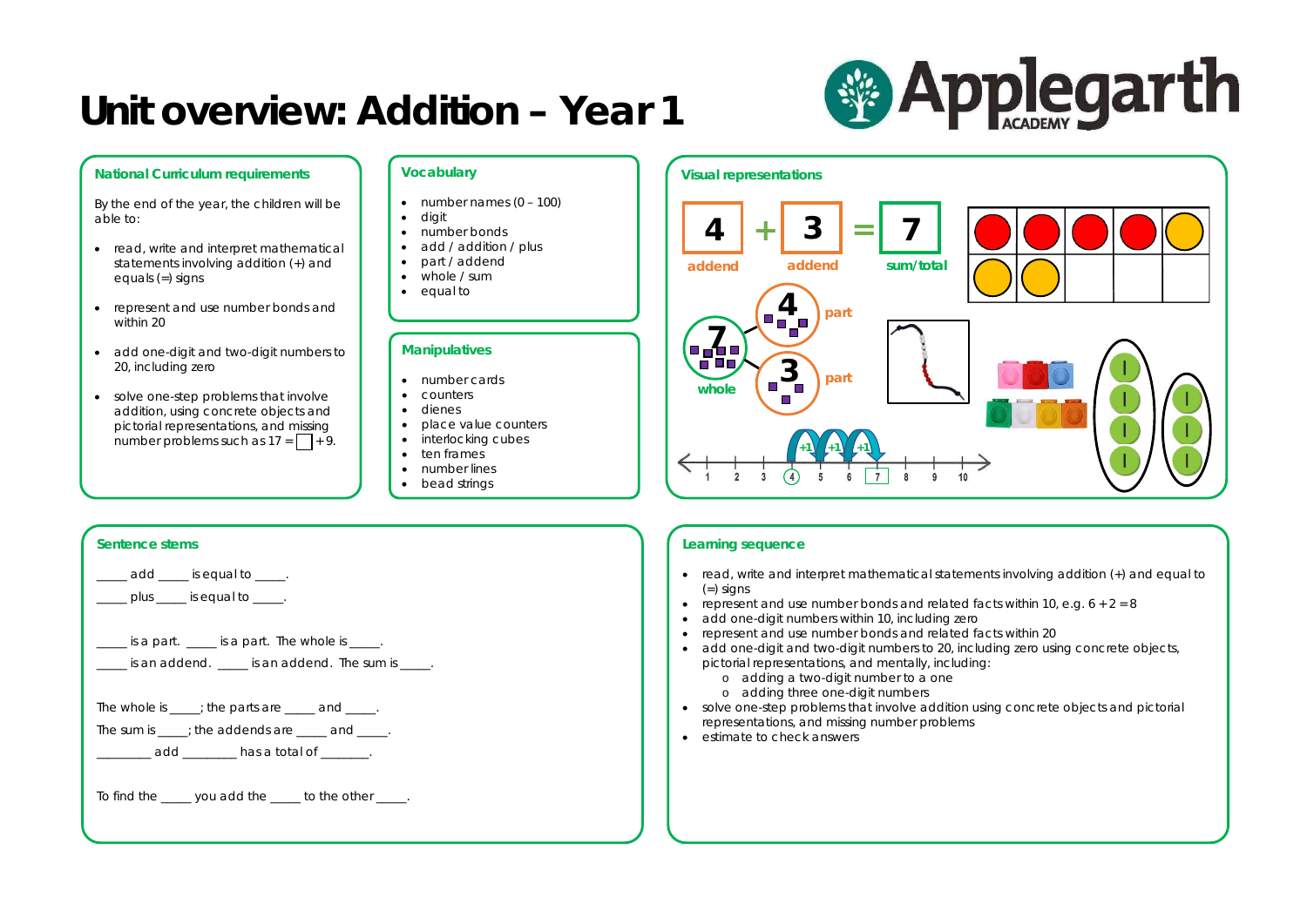

### **National Curriculum requirements**

By the end of the year, the children will be able to:

- solve problems with addition:
	- o using concrete objects and pictorial representations, including those involving numbers, quantities and measures
	- o applying their increasing knowledge of mental and written methods
- recall and use addition facts to 20 fluently, and derive and use related facts up to 100
- add numbers using concrete objects, pictorial representations, and mentally, including:
	- o a two-digit number and ones
	- o a two-digit number and tens
	- o two two-digit numbers
	- o adding three one-digit numbers
- show that addition of two numbers can be done in any order (commutative)
- recognise and use the inverse relationship between addition and subtraction and use this to check calculations and solve missing number problems.

- show that addition of two numbers can be done in any order (commutative)
- using number bond facts, add numbers using concrete objects, pictorial representations, and mentally, including:
	- o a two-digit number and ones
	- o a two-digit number and tens
	- o two two-digit numbers
	- o adding three one-digit numbers
- using a 'make the next 10' strategy, add numbers using concrete objects, pictorial representations, and mentally, including:
	- o two one digit numbers
	- o a two-digit number and ones
	- o two two-digit numbers
- solve problems with addition: using concrete objects and pictorial representations, including those involving numbers, quantities and measures
- recognise and use the inverse relationship between addition and subtraction and use this to check calculations and solve missing number problems
- apply their increasing knowledge of mental and written methods in a range of scenarios.

# **& Applegarth**





### **Sentence stems**

add **budget** is equal to  $\qquad$ .

plus is equal to  $\overline{\phantom{a}}$ .

\_\_\_\_\_ is a part. \_\_\_\_\_ is a part. The whole is \_\_\_\_\_.

\_\_\_\_\_ is an addend. \_\_\_\_\_ is an addend. The sum is \_\_\_\_\_.

The whole is  $\frac{1}{\sqrt{1-\frac{1}{n}}}$ ; the parts are  $\frac{1}{\sqrt{1-\frac{1}{n}}}$  and  $\frac{1}{\sqrt{1-\frac{1}{n}}}$ .

The sum is  $\rule{1em}{0.15mm}$ ; the addends are  $\rule{1em}{0.15mm}$  and  $\rule{1em}{0.15mm}$ .

\_\_\_\_\_\_ add \_\_\_\_\_\_\_\_ has a total of \_\_\_\_\_\_\_.

To find the \_\_\_\_\_ you add the \_\_\_\_ to the other \_\_\_\_.

### **Vocabulary**

- digit
- number bonds
- add / addition / plus
- part / addend
- whole / sum
- equal to
- partition
- commutative

### **Manipulatives**

- counters
- dienes
- place value counters
- interlocking cubes • hundred squares
- ten frames
- number lines
- bead strings
- 

**part**

 $\sim$ 

**part**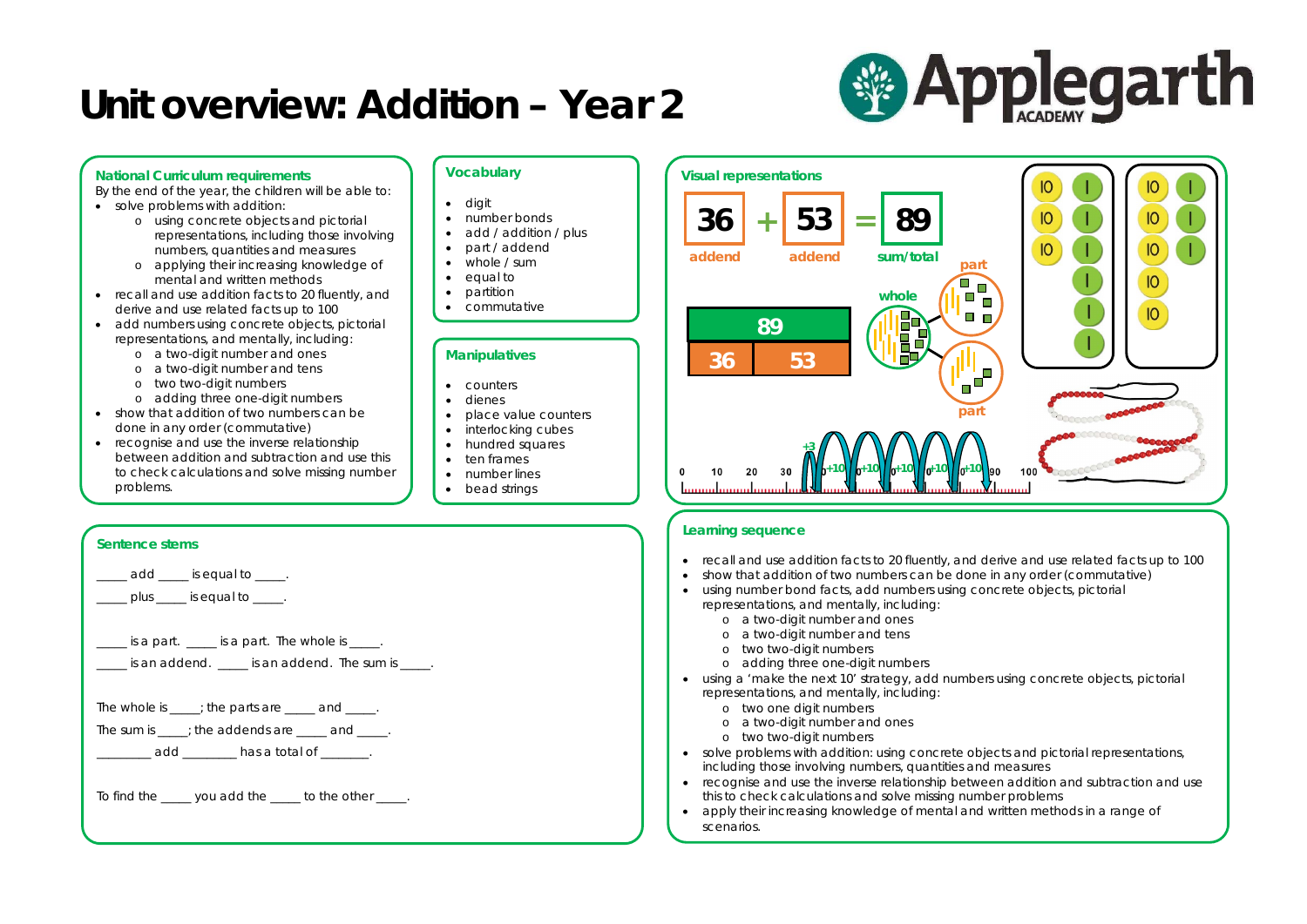

#### **National Curriculum requirements**

By the end of the year, the children will be able to:

- add numbers mentally, including:
	- o a three-digit number and ones
	- o a three-digit number and tens
	- o a three-digit number and
- hundreds • add numbers with up to three digits, using formal written methods of columnar addition
- estimate the answer to a calculation and use inverse operations to check answers
- solve problems, including missing number problems, using number facts, place value, and more complex addition.

### **Learning sequence**

- using number bond facts, add numbers using concrete objects, pictorial representations, and mentally, including:
	- o a two-digit number and ones
	- o a two-digit number and tens
	- o two two-digit numbers
	- o adding three one-digit numbers
- using a 'make the next 10/100' strategy, add numbers using concrete objects, pictorial representations, and mentally, including:
	- o two one digit numbers
	- o a two-digit number and ones
	- o two two-digit numbers
- add numbers with up to three digits, using formal written methods of columnar addition
- solve problems, including missing number problems, using number facts, place value, and more complex addition
- estimate the answer to a calculation and use inverse operations to check answers

## **& Applegarth**

### **Sentence stems**

add **budget** is equal to  $\qquad$ .

 $\Box$  plus  $\Box$  is equal to  $\Box$ .

 $\frac{1}{2}$  is a part.  $\frac{1}{2}$  is a part. The whole is  $\frac{1}{2}$ .

\_\_\_\_\_ is an addend. \_\_\_\_\_ is an addend. The sum is \_\_\_\_\_.

The whole is  $\frac{1}{\sqrt{1-\frac{1}{n}}}$ ; the parts are  $\frac{1}{\sqrt{1-\frac{1}{n}}}$  and  $\frac{1}{\sqrt{1-\frac{1}{n}}}$ .

The sum is  $\rule{1em}{0.15mm}$ ; the addends are  $\rule{1em}{0.15mm}$  and  $\rule{1em}{0.15mm}$ .

\_\_\_\_\_\_\_\_ add \_\_\_\_\_\_\_\_ has a total of \_\_\_\_\_\_\_\_.

To find the \_\_\_\_\_ you add the \_\_\_\_ to the other \_\_\_\_.

#### **Vocabulary**

- digit
- number bonds
- add / addition / plus
- part / addend
- whole / sum
- equal to
- partition
- commutative
- estimate

### **Manipulatives**

- counters
- dienes
- place value counters
- interlocking cubes
- hundred squares
- ten frames
- number lines
- bead strings

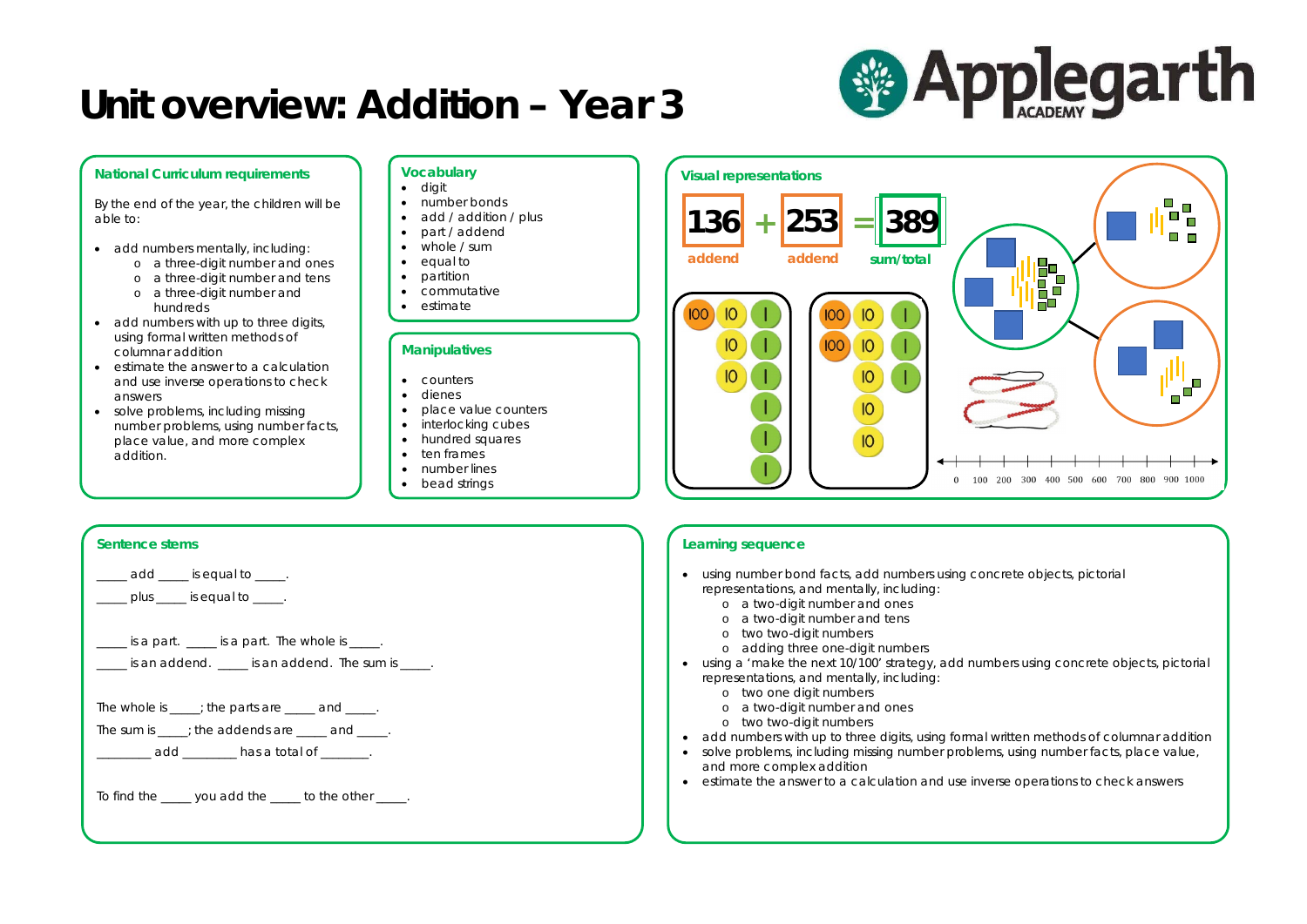

#### **Vocabulary Visual representations National Curriculum requirements** • digit • number bonds By the end of the year, the children will be able • add / addition / plus to: • part / addend **4136** • whole / sum • add numbers with up to 4 digits using the • equal to formal written methods of columnar addition • partition where appropriate • commutative • estimate **1265 +** • estimate and use inverse operations to check answers to a calculation **Manipulatives**  $\vert$  10  $IOO$ • solve addition two-step problems in contexts, deciding which operations and methods to  $IO$ • counters use and why. **5401** • dienes • place value counters • interlocking cubes • hundred squares **1 1**• ten frames • number lines  $IO$ • bead strings **Learning sequence Sentence stems** • using number bond facts, add numbers using concrete objects, pictorial representations, and mentally, including: add \_\_\_\_\_ is equal to \_\_\_\_\_. o a two-digit number and ones  $\Box$  plus  $\Box$  is equal to  $\Box$ . o a two-digit number and tens o two two-digit numbers o two three-digit numbers  $\frac{1}{2}$  is a part.  $\frac{1}{2}$  is a part. The whole is  $\frac{1}{2}$ . o two four-digit numbers o adding three one-digit numbers  $\Box$  is an addend.  $\Box$  is an addend. The sum is  $\Box$ . • using a 'make the next 10/100/1000' strategy, add numbers using concrete objects, pictorial representations, and mentally, including: o two one digit numbers The whole is  $\frac{1}{\sqrt{1-\frac{1}{n}}}$ ; the parts are  $\frac{1}{\sqrt{1-\frac{1}{n}}}$  and  $\frac{1}{\sqrt{1-\frac{1}{n}}}$ . o a two-digit number and ones The sum is  $\rule{1em}{0.15mm}$ ; the addends are  $\rule{1em}{0.15mm}$  and  $\rule{1em}{0.15mm}$ . o two two-digit numbers o two three-digit numbers \_\_\_\_\_\_\_ add \_\_\_\_\_\_\_\_ has a total of \_\_\_\_\_\_\_. o two four-digit numbers • add and subtract numbers with up to 4 digits using the formal written methods of columnar addition To find the \_\_\_\_\_ you add the \_\_\_\_ to the other \_\_\_\_. • estimate and use inverse operations to check answers to a calculation • solve addition two-step problems in contexts, deciding which methods to use and why

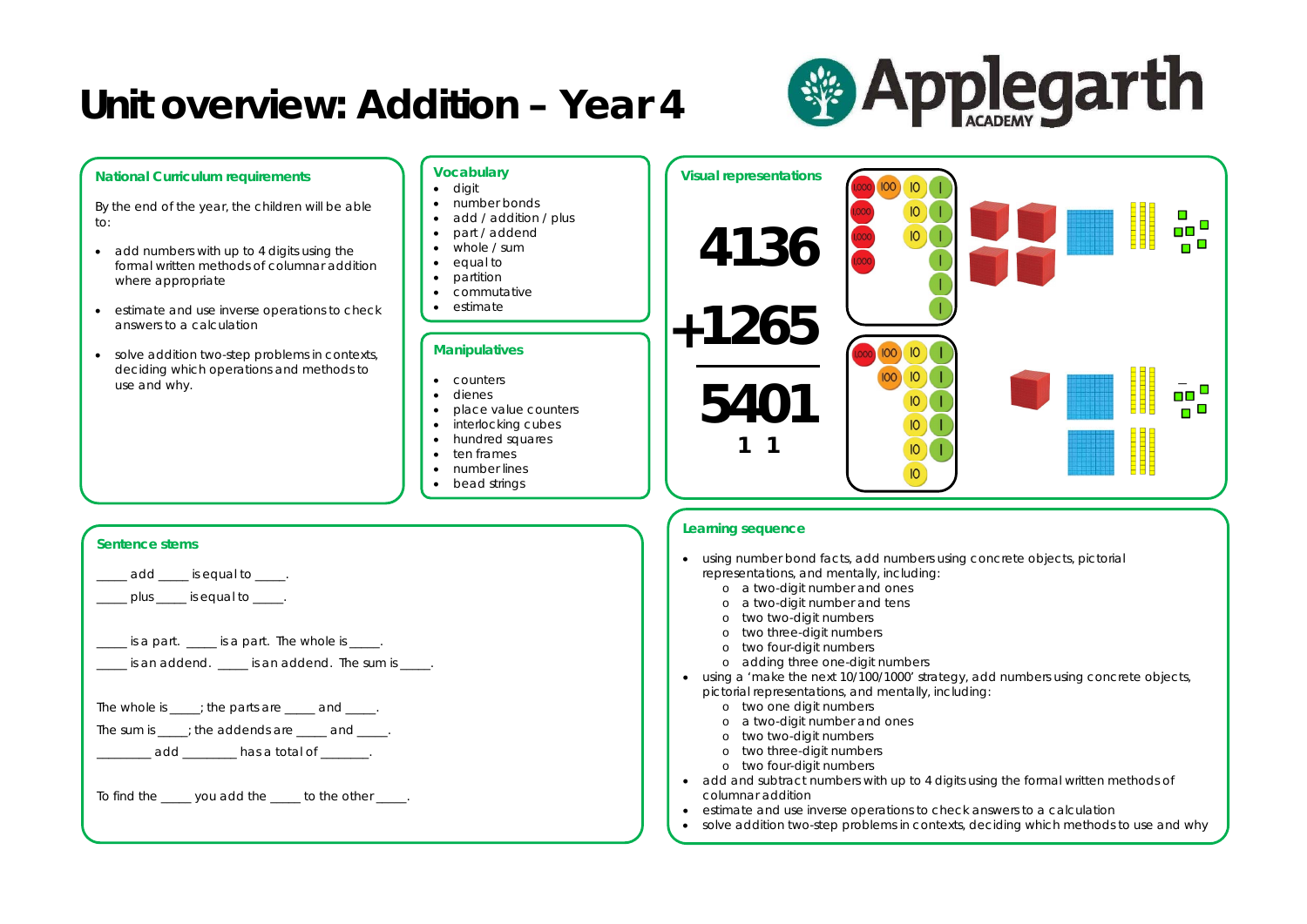

### **National Curriculum requirements**

By the end of the year, the children will be able to:

- add whole numbers with more than 4 digits, including using formal written methods (columnar addition)
- add numbers mentally with increasingly large numbers
- use rounding to check answers to calculations and determine, in the context of a problem, levels of accuracy
- solve addition multi-step problems in contexts, deciding which operations and methods to use and why.

- revise addition skills from Years  $1 4$
- add numbers mentally with increasingly large numbers
- add whole numbers with more than 4 digits, including using formal written methods (columnar addition)
- use rounding to check answers to calculations and determine, in the context of a problem, levels of accuracy
- solve addition multi-step problems in contexts, deciding which methods to use and why
- solve problems involving numbers up to three decimal places



### **Learning sequence**

### **Sentence stems**

i.

add **is equal to** .

 $\Box$  plus  $\Box$  is equal to  $\Box$ .

\_\_\_\_\_ is a part. \_\_\_\_\_ is a part. The whole is \_\_\_\_\_.

 $\Box$  is an addend.  $\Box$  is an addend. The sum is  $\Box$ .

The whole is  $\rule{1em}{0.15mm}$  is the parts are  $\rule{1em}{0.15mm}$  and  $\rule{1em}{0.15mm}$ .

The sum is  $\rule{1em}{0.15mm}$ ; the addends are  $\rule{1em}{0.15mm}$  and  $\rule{1em}{0.15mm}$ .

\_\_\_\_\_\_ add \_\_\_\_\_\_\_\_\_ has a total of \_\_\_\_\_\_\_.

To find the \_\_\_\_\_ you add the \_\_\_\_\_ to the other \_\_\_\_.

### **Vocabulary**

- digit
- number bonds
- add / addition / plus
- part / addend
- whole / sum
- equal to
- partition
- commutative
- estimate

### **Manipulatives**

- 
- counters
- dienes
- place value counters
- interlocking cubes
- hundred squares
- ten frames
- number lines
- bead strings

### **Visual representations**

**413.6 126.5 + 540.1**

**1 1**